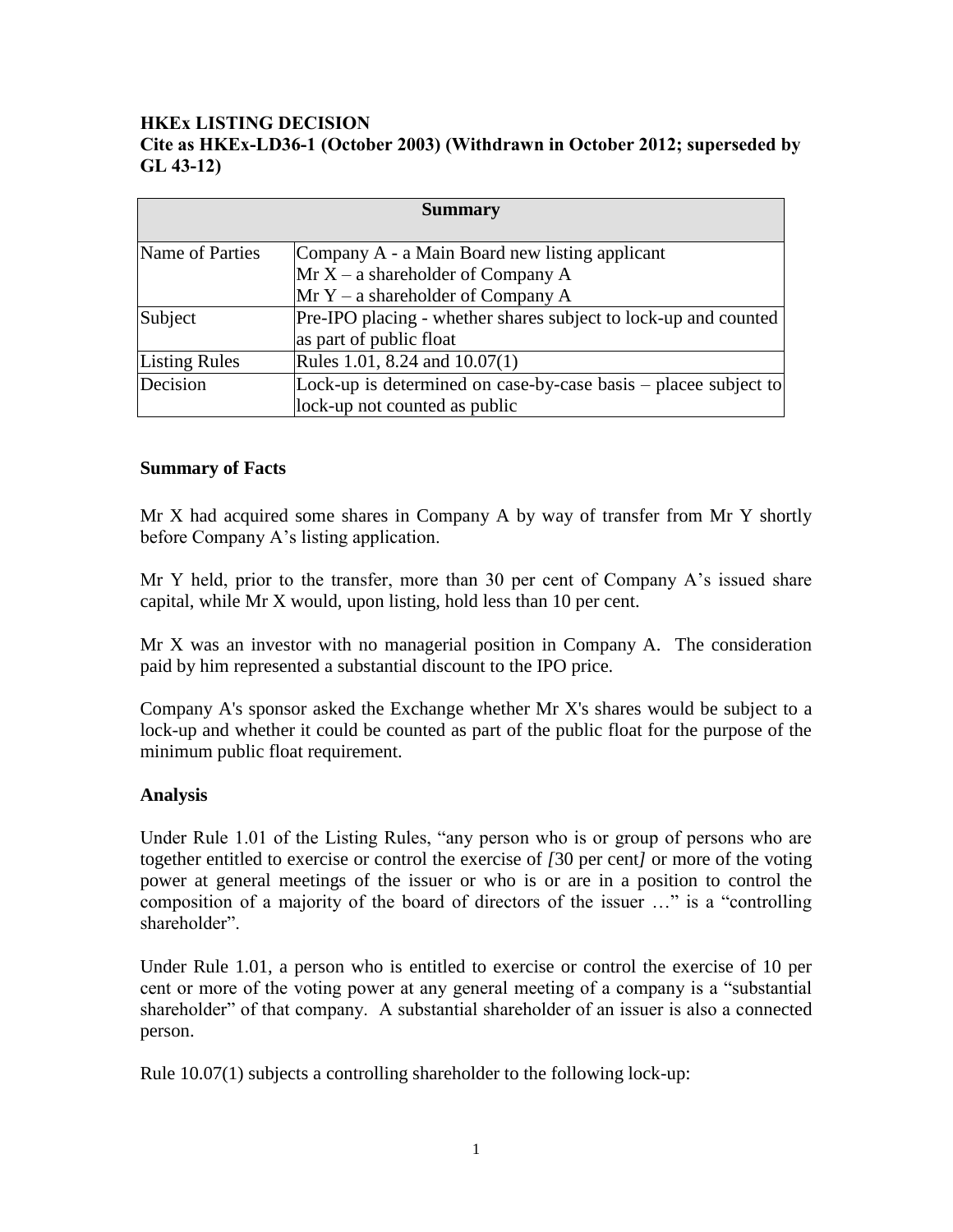―A person or group of persons shown by the listing document issued at the time of the issuer's application for listing to be a controlling shareholder of the issuer shall not:—

- (a) in the period of 6 months from the date on which dealings in the securities of a new applicant commence on the Exchange, dispose of, and shall procure that the registered holder shall not dispose of, any of those securities of the issuer in respect of which he is or they are shown by that listing document to be the beneficial owner; or
- (b) in the period of 6 months commencing from the date on which the period referred to in the rule 10.07(1)(a) expires, dispose of or permit the registered holder to dispose of, any of the securities referred to in rule  $10.07(1)(a)$  if, immediately following such disposal that person or group of persons would cease to be a controlling shareholder."

Pursuant to Rule 8.24, a connected person cannot be counted as part of the public float for the purpose of the minimum public float requirement. The Rule further provides that the Exchange will not recognise as a member of the "public":  $-$ 

- any person whose acquisition of securities has been financed directly or indirectly by a connected person; or
- any person who is accustomed to take instructions from a connected person in relation to the acquisition, disposal, voting or other disposition of securities of the issuer registered in his name or otherwise held by him.

\*\*\*\*\*

The Exchange was of the view that, as a general principle on the Main Board, placings of shares shortly before a listing application should be permitted subject to full disclosure in the prospectus. However, the placee may be subject to a lock-up of his shares. The question of whether the placee should be subject to a lock-up is determined on a case-bycase basis having regard to all the circumstances of the case.

The placing of shares to persons shortly before the proposed listing of a company tends to call into question the genuineness of the transaction and may lead one to query whether the placee will be holding the shares for his own benefit or for the benefit of a controlling shareholder, with a view to circumventing the lock-up provisions of the Listing Rules. In the absence of satisfactory evidence to the contrary, where the transferor is a person who would otherwise be a controlling shareholder upon listing, the transferor and the placee will be regarded as a "group of persons who are together entitled to exercise or control the exercise of *[*30 per cent*]* or more of the voting power at general meetings of the issuer" for the purpose of the "controlling shareholder" definition in Rule 1.01. In such cases, therefore, the placee: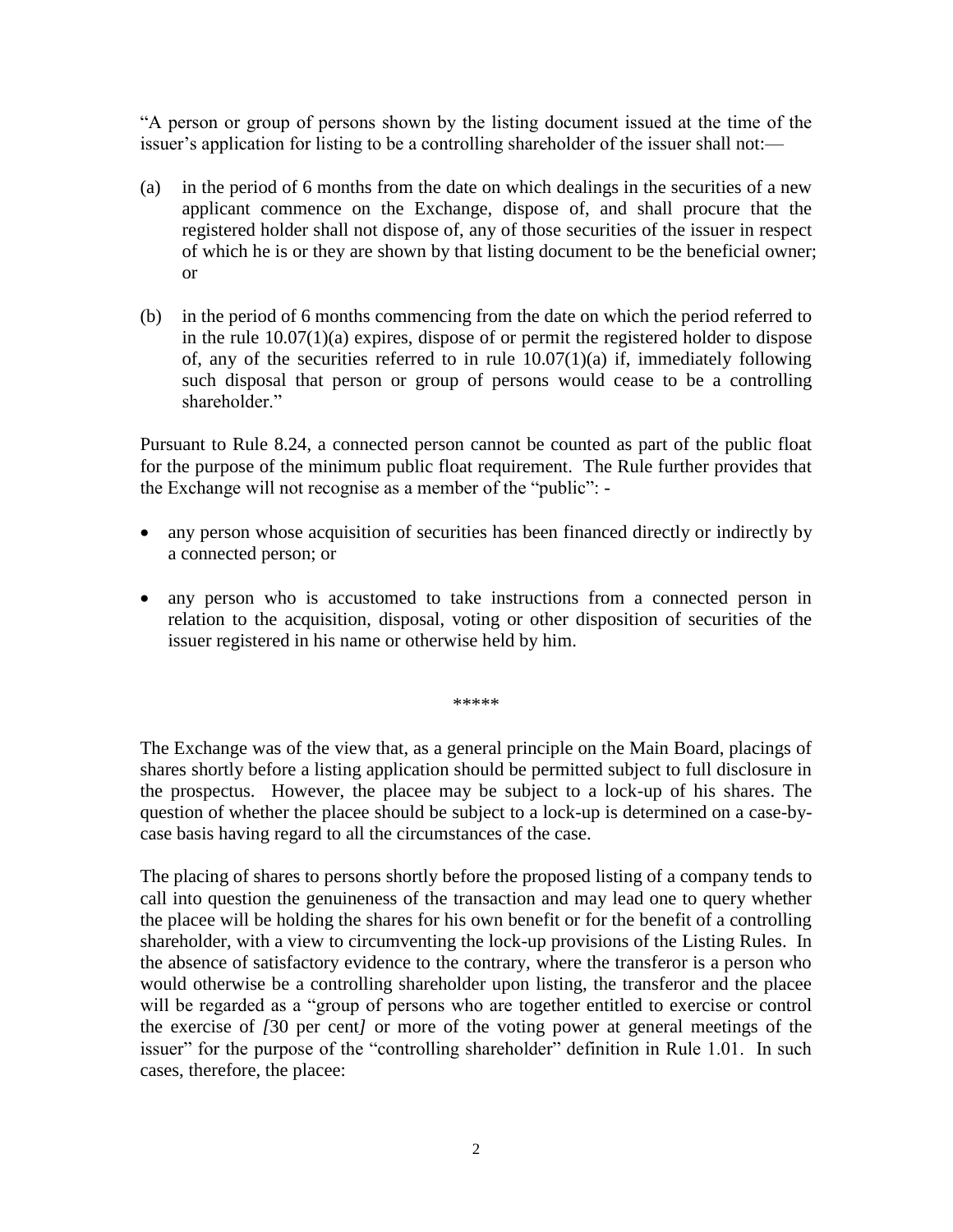- $\bullet$  must not, during the period of 6 months referred to in Rule 10.07(1)(a), dispose of, and must procure that the registered holder shall not dispose of, any of the placed shares; and
- $\bullet$  must not, during the period of 6 months referred to in Rule 10.07(1)(b), dispose of or permit the registered holder to dispose of, any of the placed shares if, immediately following such disposal, the person or group of persons shown by the listing document to be a controlling shareholder (i.e. the transferor and the placee) would cease to be a controlling shareholder.

Furthermore, the Exchange would not regard any placee who is subject to a lock-up as a member of the public at the time of listing and for so long as the transferor and the placee together constitute a "group of persons who are together entitled to exercise or control the exercise of *[*30 per cent*]* or more of the voting power at general meetings of the issuer or who is or are in a position to control the composition of a majority of the board of directors of the issuer".

It was also noted that:

- "shortly before a listing application" tends to be measured in terms of months rather than weeks and with the date of the listing application as reference point;
- the greater the amount of any discount to the IPO price and/or the greater the proximity in time of the placing to the date of the listing application, the greater would be the doubt as to the genuine nature of the transaction such that a lock-up of the shares would be warranted;
- whether the placing is of existing shares or new shares is of limited relevance since both methods achieve the same end, namely the final shareholding structure of the company upon listing;
- where a placee is not subject to any lock-up, the prospectus should include a prominent statement in the prospectus that there are no lock-up arrangements for the placee concerned together with an explanation as to why there are no lock-up arrangements in place; and
- in all cases, the prospectus should include a prominent statement giving the reasons for the placing, including any contribution which the placee has made to the company, any benefits which the placing is expected to bring to the company and a justification of the placing price.

## **Decision**

Based on the facts of the present case, namely that Mr X had acquired his shares shortly before the proposed listing and at a substantial discount to the IPO price, Mr X's shares would be subject to the Rule 10.07(1) lock-up in the manner described above.